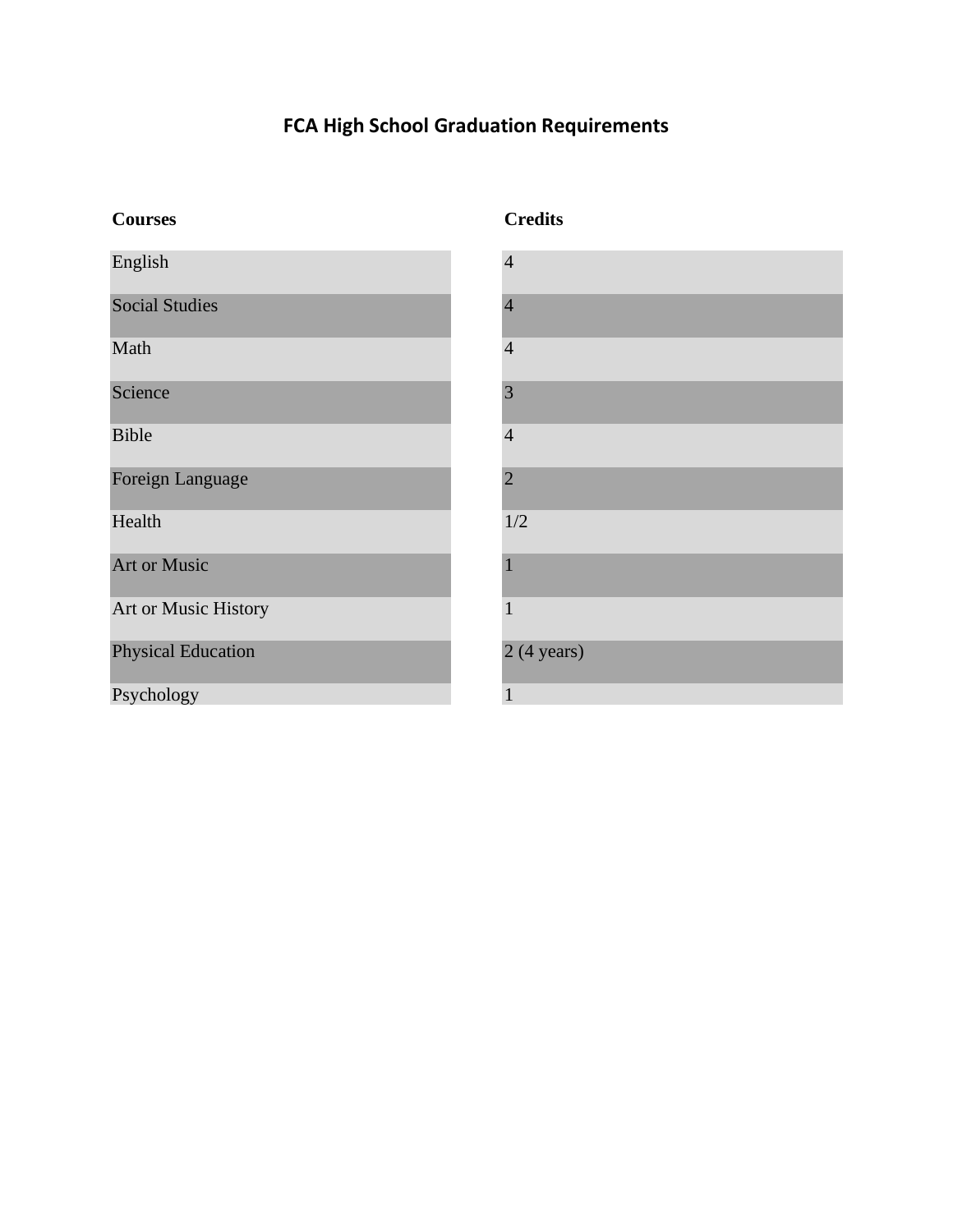#### **Course Offerings**

#### **English Language arts**

**Fundamentals of Literature**-(1 Credit course) *Fundamentals of Literature* teaches the student to be a discerning reader by focusing on the fundamentals of literature—conflict, character, theme, structure, point of view, and moral tone. The student studies contemporary and classic American, British, and world authors in four genres: fiction, nonfiction, poetry, and drama. Critical thinking skills are encouraged throughout the text through discussion questions. Concepts and literary works are analyzed using scriptural applications.

**Elements of Literature**- (1 Credit course) *Elements of Literature* broadens students' understanding of literature by teaching the method and importance of literary analysis. The literature selections and analysis questions promote critical thinking skills as key to understanding and appreciating literature.

**American Literature**- (1 Credit course)This course studies essays for each unit providing an overview of the cultural and historical events and ideas influencing each literary period. Students will study Early American Literature, American Romanticism, American Realism and Naturalism, Modern American Literature and Contemporary American Literature. The instruction for the literature selections is structured around the reading process approach. Students will improve close-reading skills with questions during reading that focus on the three strands of study: Analyze, Read, and Evaluate.

**British Literature**- (1 Credit course) *British Literature* prepares students for the rigors of reading and critical thinking at the college level. They will broaden their cultural literacy and sharpen their sensitivity to aesthetics within the God-given gifts of language and storytelling. Most importantly, this course challenges them to understand on a more personal level the problem of the human condition and recognize where humanistic and biblical solutions to that condition differ.

#### **Social Studies**

**Cultural Geography**-(1 Credit course **)** Cultural Geography helps students become informed citizens and empowered participants in society. The curriculum teaches cultural geography from a biblical perspective and will encourage your students to appreciate the diversity of people, cultures, and landforms. It also aims to develop critical-thinking skills and demonstrates how knowledge of cultural geography is essential to understanding people from different nations and cultures. During the twosemester course, students study the seven continents and the people who live on them.

**World History**- (1 Credit course) *World History* guides students through the story of history, starting with creation and continuing to the present. Students will analyze five key themes throughout history from a biblical perspective: justice, power, citizenship, environment, and world religions. They will also do specific studies on Africa, the East, Asia, pre-colonization Americas, and empires in Africa, India, and Asia. As they trace the major patterns in world history, they will see how those themes point more and more clearly to the triumph of the kingdom of God.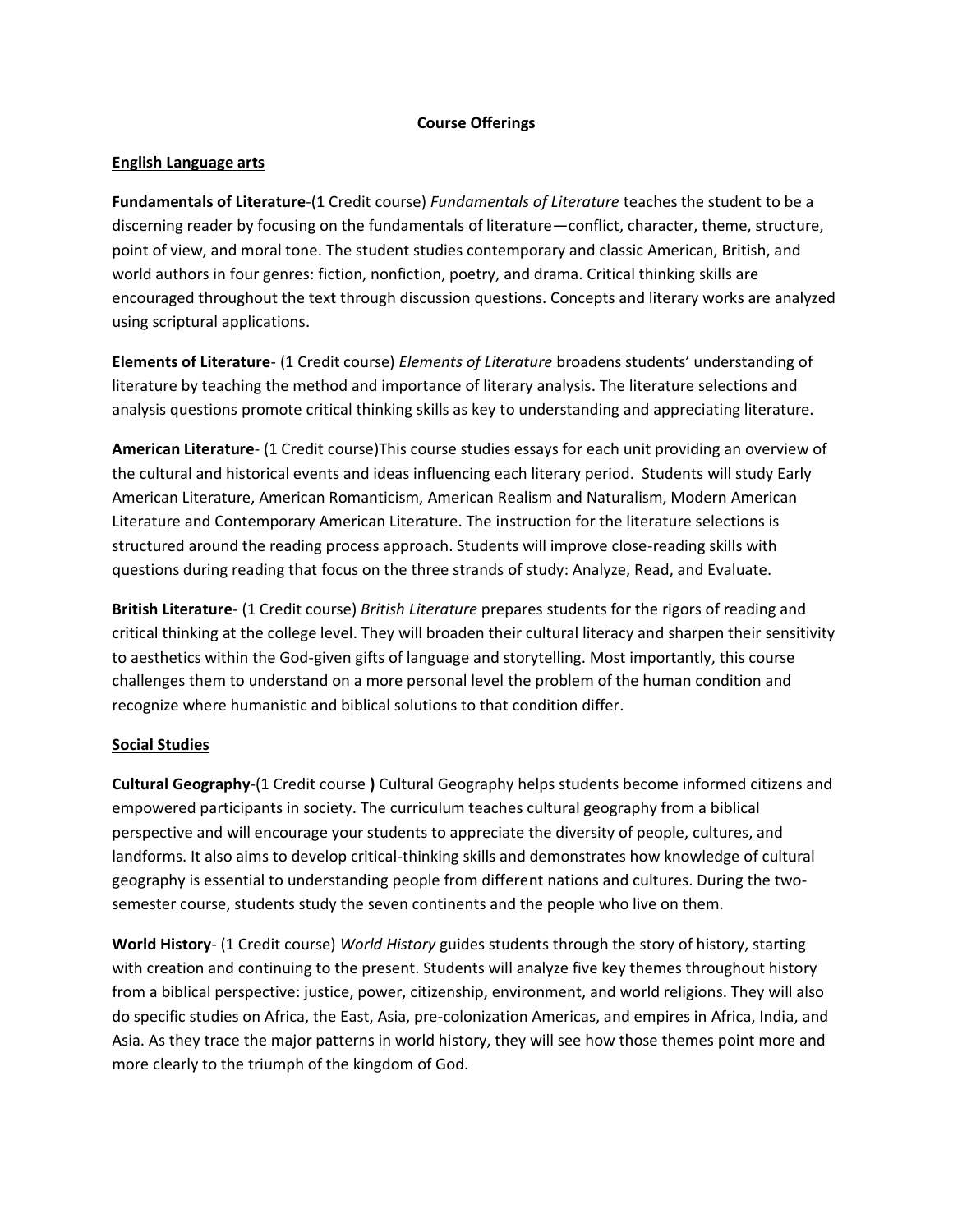**United States History-** (1 Credit course) takes the student on a journey beginning with European contact with American Indians and ending with the inauguration of Donald Trump. Along the journey, the course highlights major historical events that have shaped American history, inviting students to discuss the ramifications of these events on society today.

**American Government-** (.5 Credit course) This course prepares students to be informed and empowered citizens who have a biblical perspective of government. It teaches students about our nation, its development over the last four centuries, and its system of government. Students will have the opportunity to examine primary sources that are foundational to understanding how the US government should operate.

**Economics (.5 credit)** *Economics* introduces and explores key principles of economics from household purchases to the stock market. Each chapter includes personal finance sections which explain important economic principles and provide practical information about budgeting, banking, debt, credit and interest. Students will also learn about issues related to national economic systems and policies.

#### **Science**

**Physical science-** (1 Credit course)- This science course meets the students where they are: in the cafeteria, on the sports field, on the roads, and in the music room. Through physical science, students will learn how everything they do relates to chemistry and physics. In the chemistry chapters they will see the wonder in how matter and energy interacts in the food we eat, the drinks we drink, and the matter that makes up our world. In physics chapters, they will see how things move, why things move, and why objects behave as they do.

**Physical Science Lab-** The lab gets students exploring God's world through a variety of lab activities. The lab hours help students solidify their understanding by connecting the content with real world problems. Students develop critical science, engineering, and problem solving skills through observing, recording, and analyzing samples and data to make models. They then test those models to understand their workability. Students will have opportunities to complete both STEM lab activities and inquiry-based labs.

**Biology-** (1 Credit course) *Biology* shows your student God's power and glory in creation as he learns about cellular biology, genetics, taxonomy, microbiology, botany, zoology, and human anatomy. When studying topics such as creation and evolution, human cloning, abortion, and stem cell research, students are pointed to Scripture as the ultimate authority and are encouraged to develop a biblical perspective about these topics.

**Biology Lab**- The *Biology* Lab hours allow students to explore God's world both in the lab and in the field. This course help students learn about life not just through dissections but also through observing, recording, and analyzing samples and data from the living world to make models, predictions, and graphs.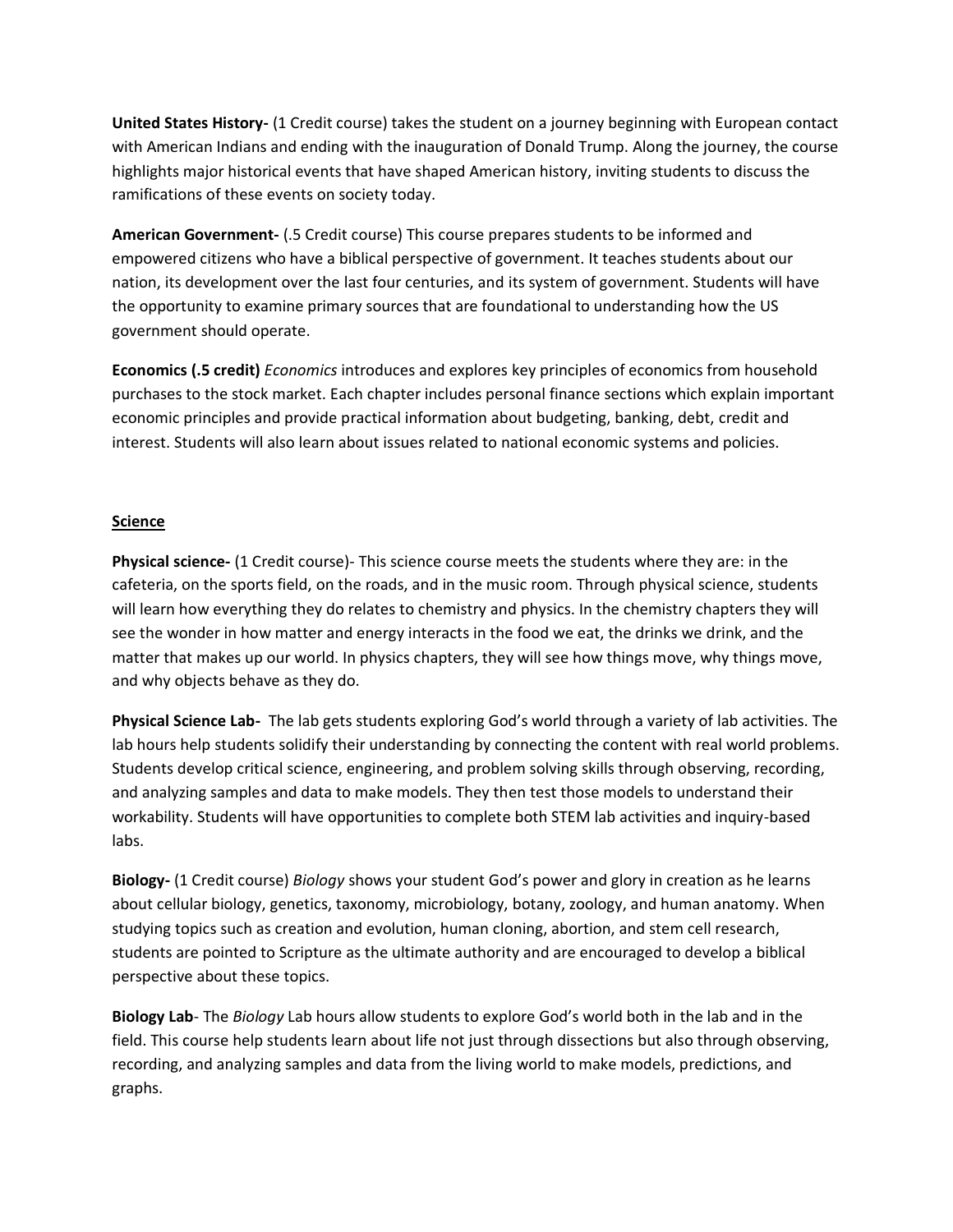**Chemistry-** (1 Credit course) moves the student from the definition of matter to how matter interacts in chemical reactions, solutions, acids and bases, organic chemistry, biochemistry, and nuclear changes. It helps students understand the macroscopic effects of chemical changes that they can see, but also the unseen microscopic changes that are the actual chemistry. Through this course the student will learn an appreciation of the modeling nature of chemistry. All of this study is part of a quest to understand the world that God created. Clear, accurate scientific images help them picture the structures they study. Case studies, webquests, mini-lab activities, ethics boxes, and review questions help students think like scientists and view chemistry from a biblical perspective.

**Chemistry Lab-**Through this lab course students solidify their understanding by connecting the content with real-world problems. Students develop critical science, engineering, and problem-solving skills through observing, recording, and analyzing samples and data to make models. They then test those models to evaluate their workability. Within this curriculum students will see ethics boxes, mini labs, and inquiry labs.

### **Math**

**Algebra 1-** (1 Credit course) *Algebra I* develops an understanding of algebra by justifying methods and by explaining how to solve problems. Concepts discussed include graphing, solving systems of equations, operations with polynomials and radicals, factoring polynomials, solving rational equations, and graphing quadratic functions.

**Geometry**- (1 Credit course) The geometry program is traditional in nature, requiring students to prove theorems and calculate with formulas. Each lesson reinforces geometry concepts and helps develop critical thinking skills. The text also presents geometry as a means of exercising dominion over the earth, loving our neighbors, and manifesting the orderliness and design of the world God created.

**Algebra 2-** (1 Credit course) *Algebra 2* focuses on developing reasoning skills through the discussions of advanced algebra concepts such as quadratic equations, polynomials, complex numbers, logarithms and trigonometry. Students will learn to solve algebraic functions and graph them.

**Pre Calc-**(1 Credit course) This course presents a balanced study of the foundations of calculus and practical real-world applications. Students will review key families of functions before studying trigonometry and its applications. The study of matrices, analytic geometry, sequences and series complete the foundation for higher math courses. Concluding chapters introduce descriptive and inferential statistics and differential and integral calculus. Special features present biblical perspectives of mathematics and its history.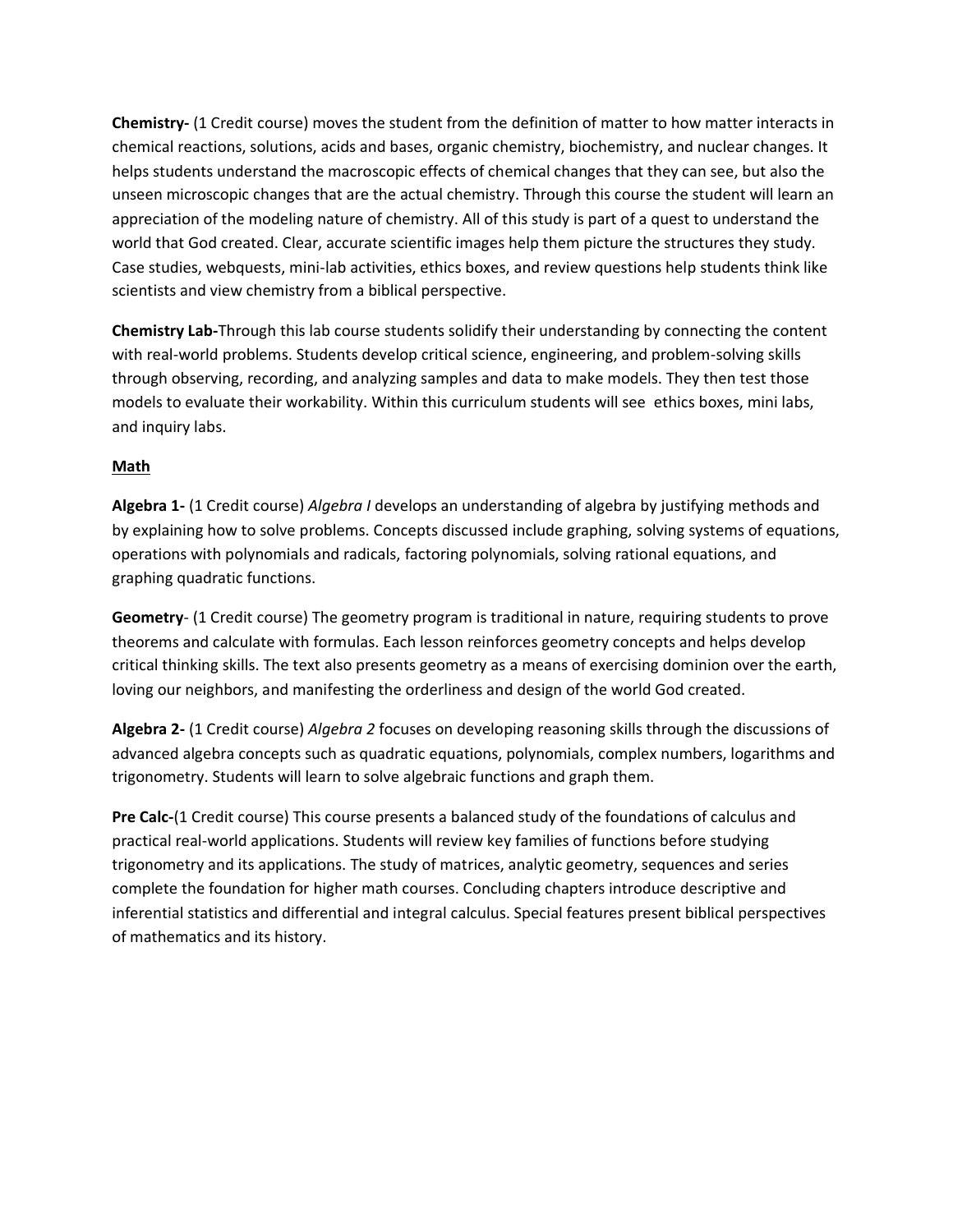#### **Biblical Studies**

**Systematic Theology - Behold Your God-1 credit course)** This is a foundational Christian theology course. Through this course students will explore the attributes of God, as revealed in Scripture.

**The Inner Man**-(1 credit course) This one-year, 35-lesson study challenges high schoolers to focus on inward development, not just outward conformity. Students should learn that righteousness grows from God's work in us—that godly leadership flows from inner grace and strong character.

**Biblical Worldview-1 & 2** (1 credit course) This course was created to appeal to student interest and develop understanding. Application examples taken from history and recent events resonate with students, motivating them to apply Scripture to issues that are crucial to their spiritual growth. Apologetics is interwoven throughout the textbook, equipping students to defend the foundational teachings of the Bible against competing worldviews. At the same time, the framework of Creation, Fall, Redemption enables students to make distinctively Christian contributions to their culture.

**Bible- The Life of Christ** (1 Credit course) This course takes students on a journey through the Gospel of John and allows them to develop not only a deeper knowledge of Christ, but also a deeper relationship with Him. *The Life of Christ* examines the ministry and work of God's Son within Israel's historical and geographical context.

#### **Foreign Languages**

**Spanish- (1 credit)** *Spanish 1* takes an innovative and engaging approach to helping students not only learn about Spanish, but learn to communicate at a novice-high level. All chapters present vocabulary and grammar within the context of the theme. Students will develop basic Spanish communication skills, learn to share the gospel, and study Spanish speaking countries around the world.

**Spanish 2**- (1 credit) *Spanish 2* takes students on a cultural adventure and strengthens their foundations in Spanish communication. They will explore the Spanish language thematically as they follow the journey of eight characters from Spanish-speaking countries who are learning about their culture and history. The program offers regular opportunities for practice and application as well as opportunities to use the language in conversation and in written responses to biblical worldview shaping themes.

**ASL 1 (1 credit)** introduces students to the language and culture of Deaf people in the United States. The course will focus on specific language and cultural behaviors, as well as introduce students to the grammar of ASL

**ASL 2-(1 credit)-** is a continuation of ASL 1. This course is designed to continue development of American Sign Language expressive and receptive skills, grammar, vocabulary, cultural awareness, and related terminology. Prerequisites: "American Sign Language 1" or permission from the instructor.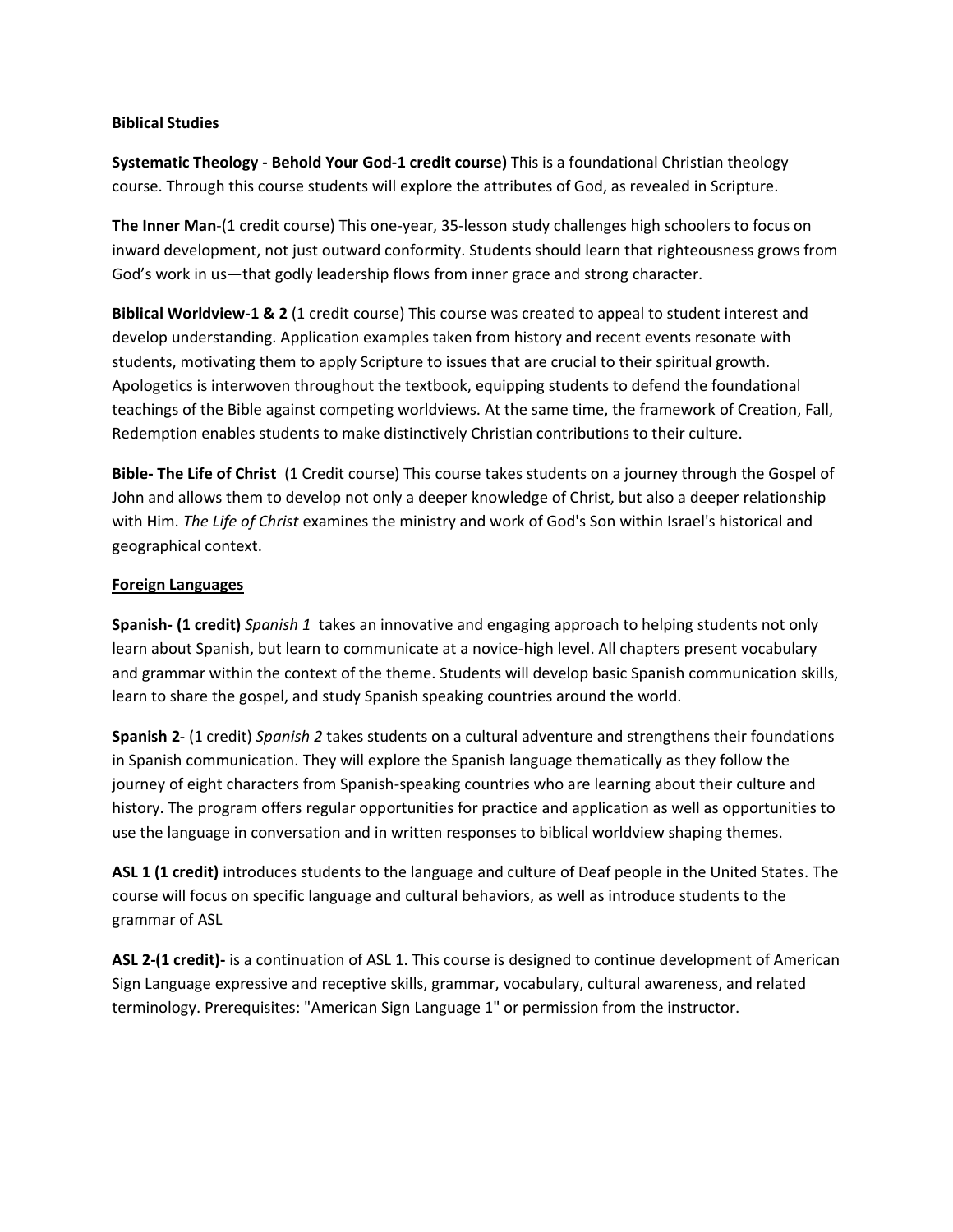**Psychology-** (1 credit course) This course will help students to understand how naturalism, behaviorism, humanism, evolutionism, moral relativism and reductionism are used within psychological theories. It will cover the history of psychology, as well as current theories on motivation, emotion, development, memory, sensation, abnormal psychology, social psychology, and treatment.

**Physical Education (.5 credit**) Physical Education classes are designed to practice and develop skills in activities that will help students maintain fitness throughout their life. During the year, students will set and monitor personal fitness goals that will aid in the development of a personal fitness plan. Periodically, throughout the year, fitness levels will be assessed in the following areas: cardiovascular endurance, flexibility, muscular strength and muscular endurance. Through these assessments we will develop a baseline in which we will use to set personal fitness goals. Students will explore fitness activities designed to improve all areas of fitness. Our goal is that by the end of the year students will be able to calculate target heart rate and design workouts to maintain personal fitness levels that meet your specific fitness goals.

**Health- (.5 credit)** Health is a comprehensive health program, provided in a flexible format, designed to improve health and wellness among high school students. Real-life application of health skills helps students apply what they learn in health class toward practicing good health behavior in the real world. Hands-on features are integrated with technology, assessment, and up-to-date health content.

#### **The Arts**

**Studio Art- (.5 credit course)** Throughout the course, students will work with a variety of traditional and modern materials and techniques including drawing, painting, digital art, collage, printmaking, and sculpture to find new ways of giving expression and meaning to ideas.

**Chorus/Orchestra ( .5 credit)** The high school concert choir class is designed for students to apply musical skills as they continue to create and experience music as a musical ensemble. Students will continue developing mastery of solfege, major and minor scales, and 4 part harmonies. Students will convey musical interpretation with the use of dynamics and phrasing, while incorporating facial expression and movement for refined presentation. Students will understand how a musical composition is structured through listening and analysis. Students will be able to aurally and visually identify repetition in musical scores. Students will continue to develop an understanding and appreciation of the differences in music from other cultures and the connections music brings to people, places and time. The topics in this class will provide a strong basis for the continuation of their music skills as the high school age child continues on their path to becoming a life-long participant of music.

**Photography & Video**- (.5 credit course) The Photography & video course is a beginner photography course designed to help you master your digital camera and basic video creation.

**Music Theory Harmony & Ear Training** (.5 credit) In this course, musical aspects such as rhythm, harmony, form, ear training and meter are heavily studied. The ultimate goal of the course is to develop a student's ability to recognize, understand, and describe the basic materials and processes of music